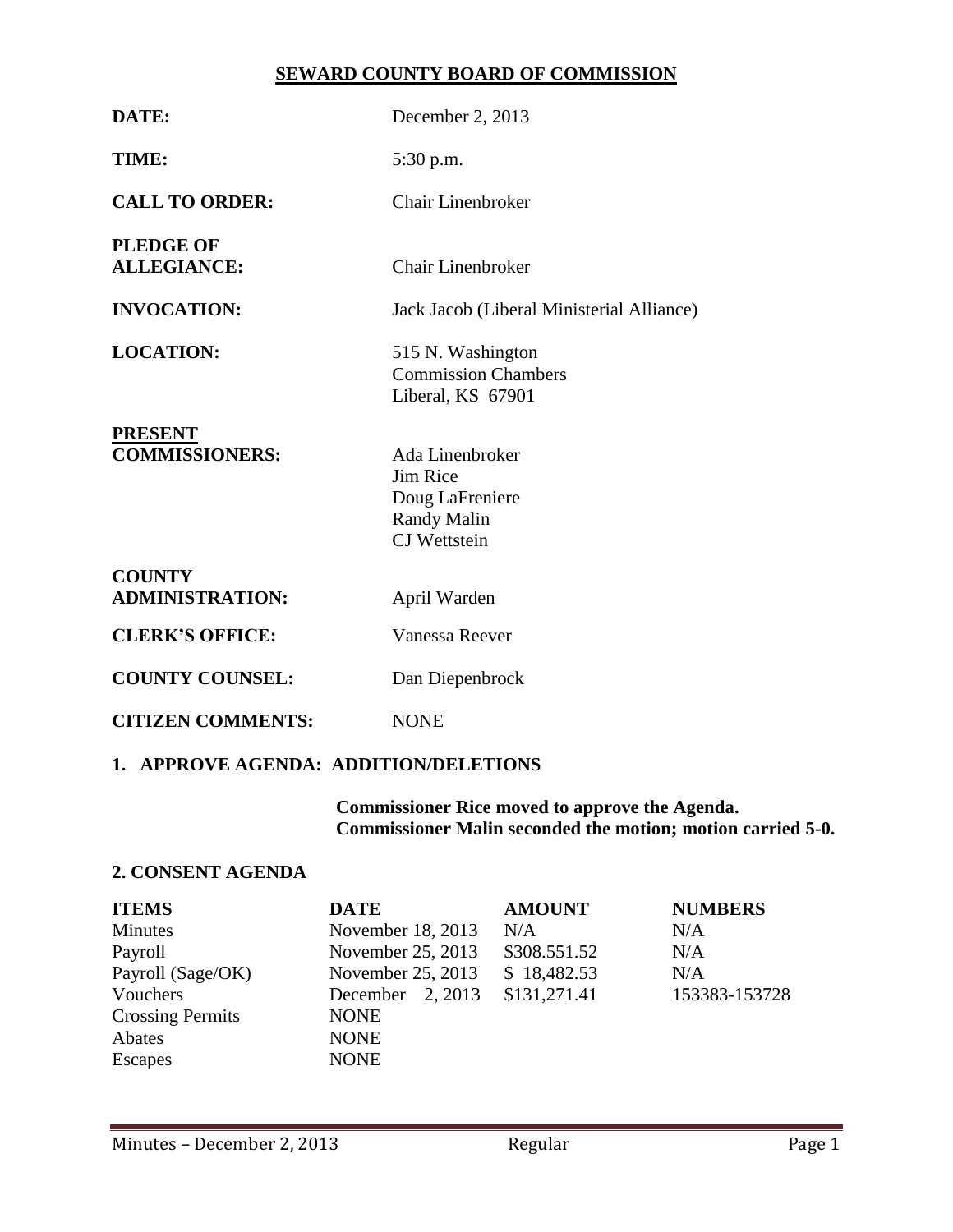### **REQUISITIONS**

| <b>DEPARTMENT</b> | TEM           | <b>VENDOR</b> | <b>AMOUNT</b> | <b>LINE ITEM</b>    |
|-------------------|---------------|---------------|---------------|---------------------|
| Maintenance       | Plasma Cutter | Westlake      | \$829.99      | 100-31160-279<br>↑– |

**Vice Chair LaFreniere moved to approve the Consent Agenda. Commissioner Malin seconded the motion; motion carried 5-0.**

#### **3. NEW EMPLOYEES**

None

#### **4. MOSAIC WAIVER REQUEST**

Nancy Kletecka, Mosaic, Community Relations Manager, requested rental fee waiver for the Activity Center, for their Donor and Client Christmas event to be held Saturday, December 14.

**Commissioner Rice moved to waive the Activity Center rental fee as requested by Mosaic. Vice Chair LaFreniere seconded the motion; motion carried 5-0.**

### **5. EXTRICATION EQUIPMENT**

Mike Rice, Seward County Fire Chief requested approval to replace the cutter/spreader extrication tool that was purchased in July 2005.

**Commissioner Malin moved to approve the replacement of the cutter/spreader extrication tool up to \$9,758 with funds to come out of the Rural Fire Equipment fund. Commissioner Rice seconded the motion; motion carried 5-0.**

#### **6. IT SERVER ROOM**

**Commissioner Rice moved to table this item, until they could get more information. Vice Chair LaFreniere seconded the motion; motion carried 5-0.**

#### **7. INSURANCE BID RENEWAL**

**Commissioner Rice moved to approve the 2014 insurance bid with Al Shank Insurance in the amount of \$469,520. Commissioner Malin seconded the motion; motion carried 5-0.**